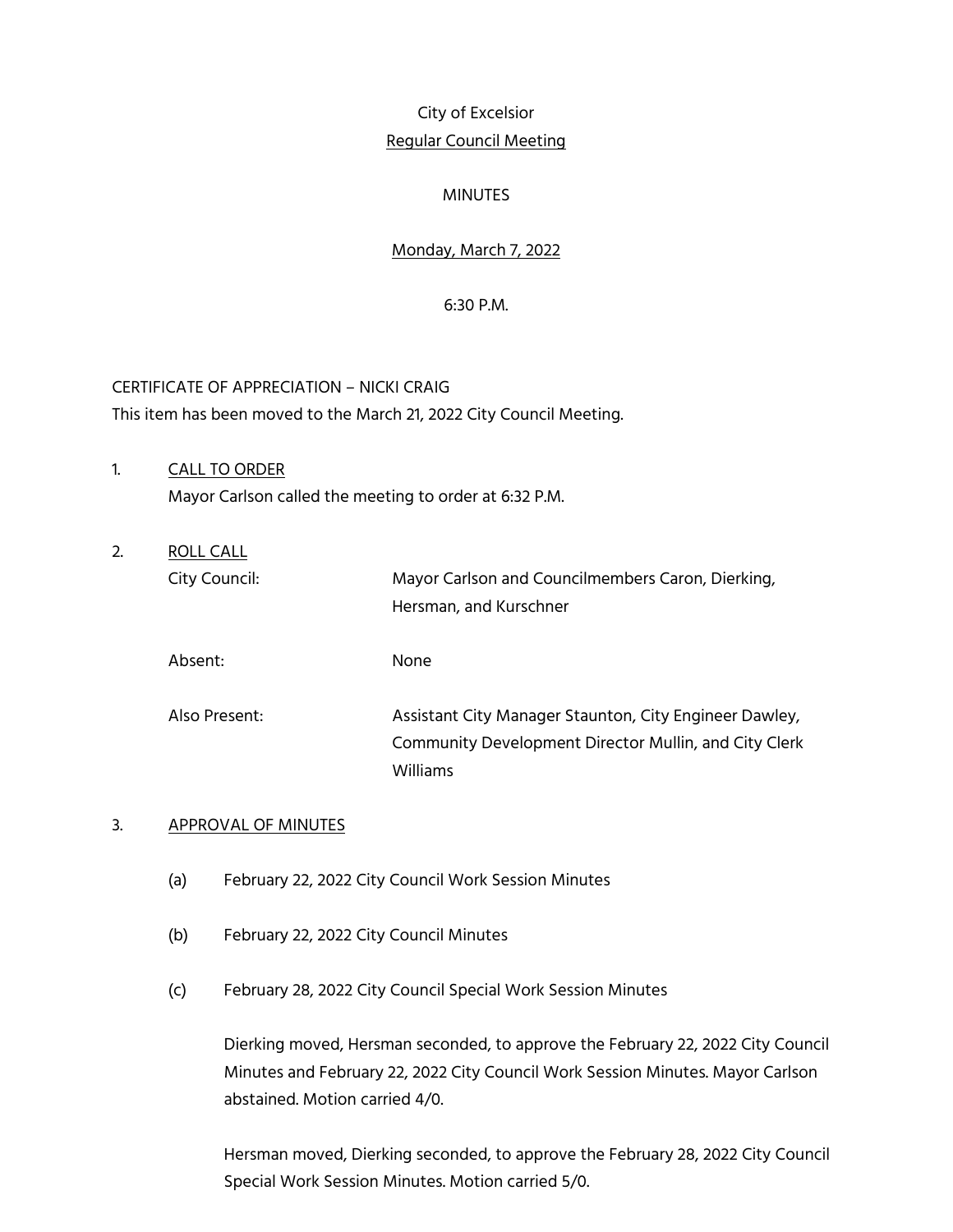### 4. OPEN FORUM

Bob Bolles, 229 George Street, addressed the Council about City Hall options.

Peter Hartwich, 186 George Street, addressed the Council about the Farmers Market.

### 5. CITY COUNCIL COMMUNICATIONS, QUESTIONS, and REPORTS

(a) Excelsior-Lake Minnetonka Chamber of Commerce Update

Tiffany King, Excelsior-Lake Minnetonka Chamber of Commerce, gave an update on the Chamber's strategic planning, Luck O' the Lake and the Artisan Market.

(b) Commission Update

Julia Mullin, Community Development Director, gave an update on the Planning Commission.

# (c) Construction Update

Morgan Dawley, City Engineer, gave an update on the current construction project.

(d) Mayor Updates

Mayor Carlson gave an update on an SLMPD's heroic act, permits, and licenses.

#### 6. MEET EXCELSIOR

(a) Sophie Taylor, 180 Degrees

Sophie Taylor was not present.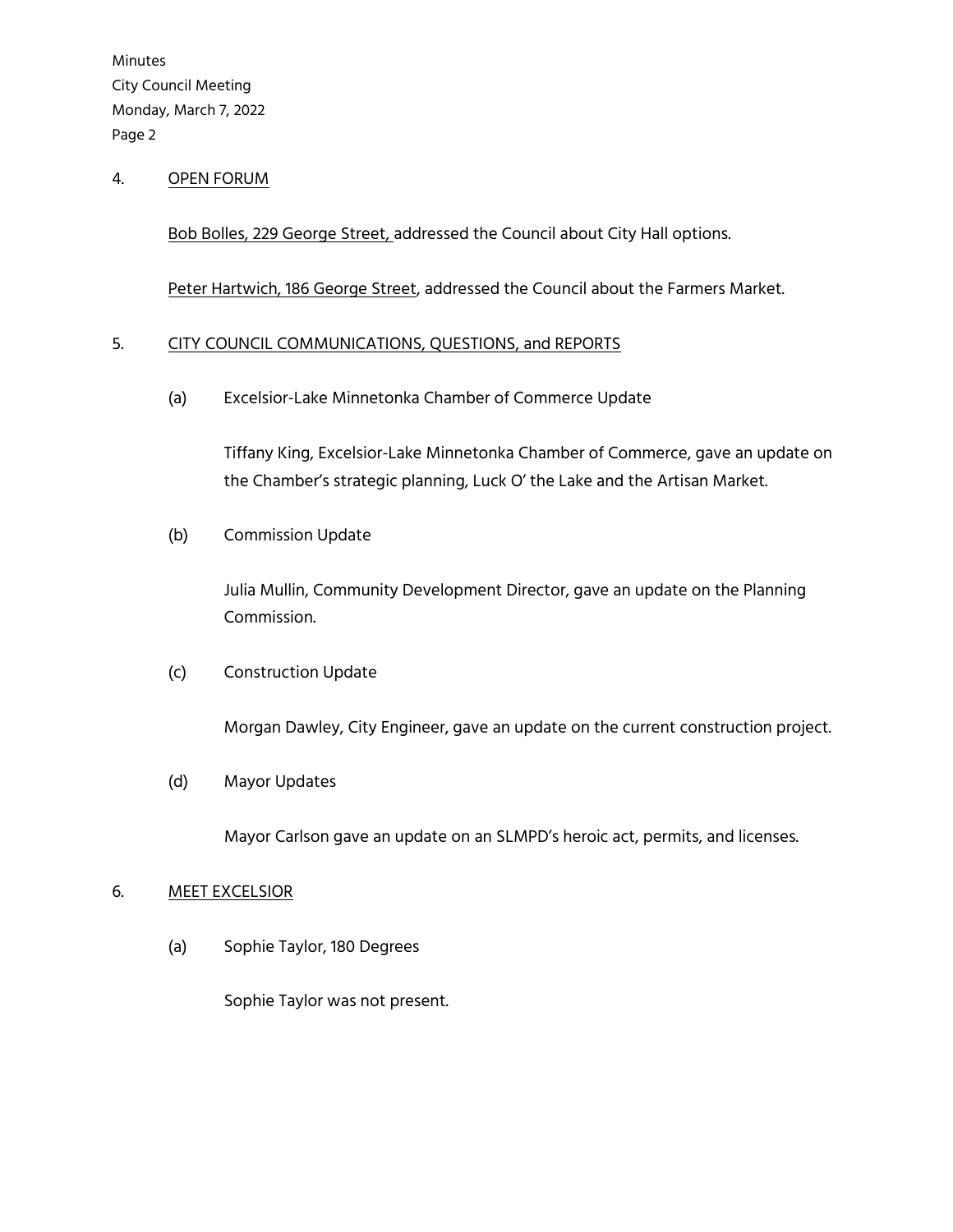# 7. AGENDA APPROVAL

(a) Meeting Agenda

Kurschner moved, Caron seconded, to approve the March 7, 2022 Meeting Agenda with the addition of Items 13(c) and 13(d) and continuation of Item 9(a) to the March 21, 2022 City Council Meeting. Motion carried 5/0.

(b) Consent Agenda

Lou moved, Kurschner seconded, to approve Items 1,2,3,4,6,7 and pull Item 5 for discussion. Motion carried 5/0.

1. Review Verified Claims under \$20,000 and Approve Verified Claims over \$20,000

> Action – Reviewed Verified Claims under \$20,000 and Approved Verified Claims over \$20,000.

2. Resolution 2022-09 Reestablishing Precincts and Polling Places

Action – Adopted Resolution 2022-09 Reestablishing Precincts and Polling Places.

3. Resolution 2022-10 Luck O' the Lake Road Closure March 18 and March 19, 2022

> Action – Adopted Resolution 2022-10 Luck O' the Lake Road Closure March 18 and March 19, 2022.

4. Approve 2022 Business Licenses

Action – Approved 2022 Business Licenses.

5. Review Ordinance No. 627 Food Truck Ordinance Amendment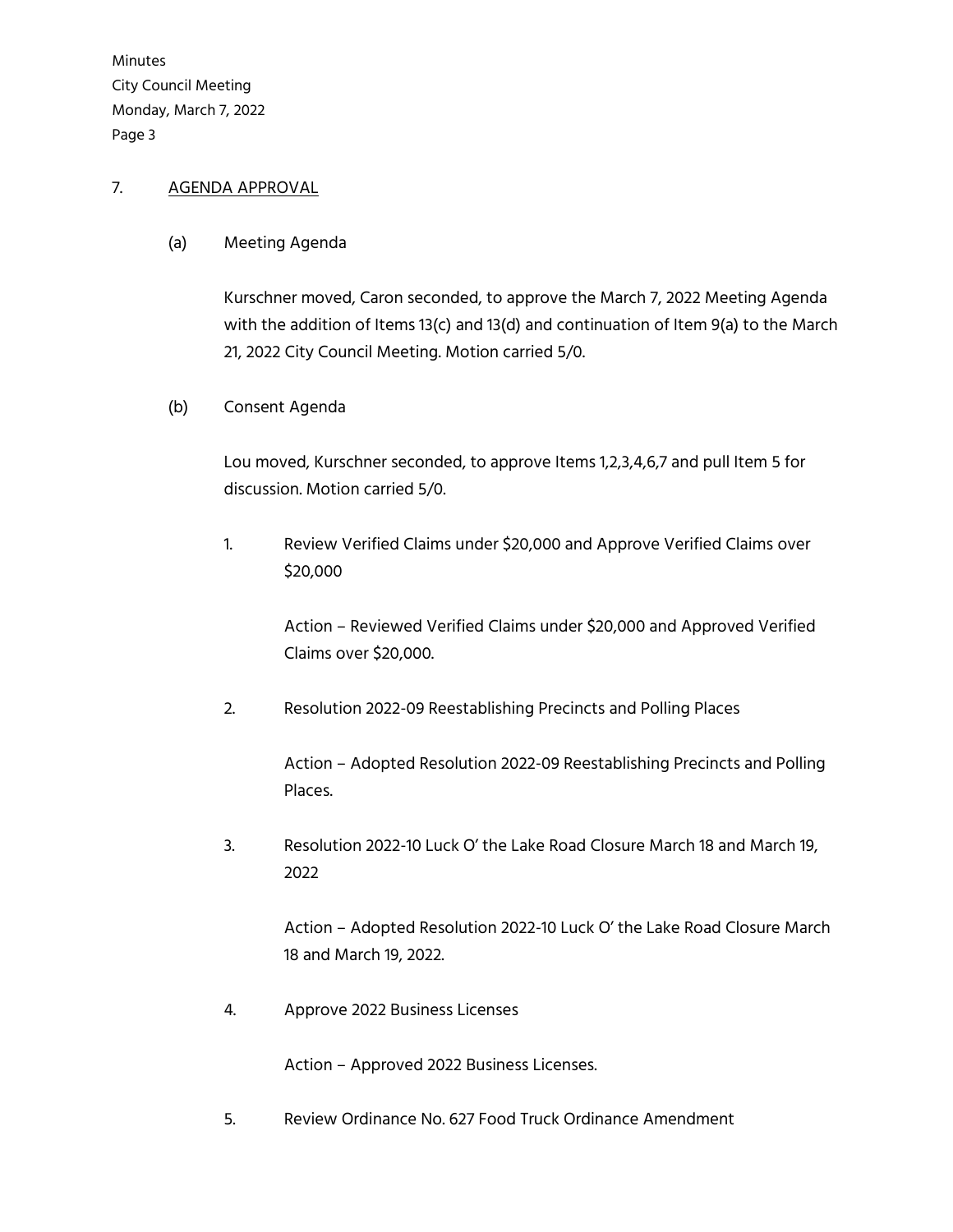> Action - Kurschner moved, Dierking seconded, to continue this item to a meeting determined by staff. Motion carried 5/0.

6. Approve January 2022 Financials

Action – Approved January 2022 Financials.

7. Amendment No. 1 Lease Agreement No. 73-34106

Action – Authorized Mayor and City Manager to Execute Amendment No. 1 Lease Agreement No. 73-34106 between Hennepin County and the City of Excelsior.

### 8. PUBLIC HEARINGS

(a) 435 Water Street Huntington Bank Conditional Use Permit Application

Councilmember Kurschner recused himself.

Sharon Matthison, Indigo Signs, addressed the Council.

Randall Oswald, Huntington Bank, Applicant, addressed the Council.

Dierking moved, Hersman seconded, to adopt Resolution 2022-11 A Resolution Denying a Conditional Use Permit for a Monument Sign for Huntington Bank for the property located at 435 Water Street and provided direction to staff. Motion carried 4/0.

Councilmember Kurschner rejoined the meeting.

# 9. PETITIONS, REQUESTS and COMMUNICATIONS

(a) The Commons Finances

Continued to the March 21, 2022 City Council Meeting.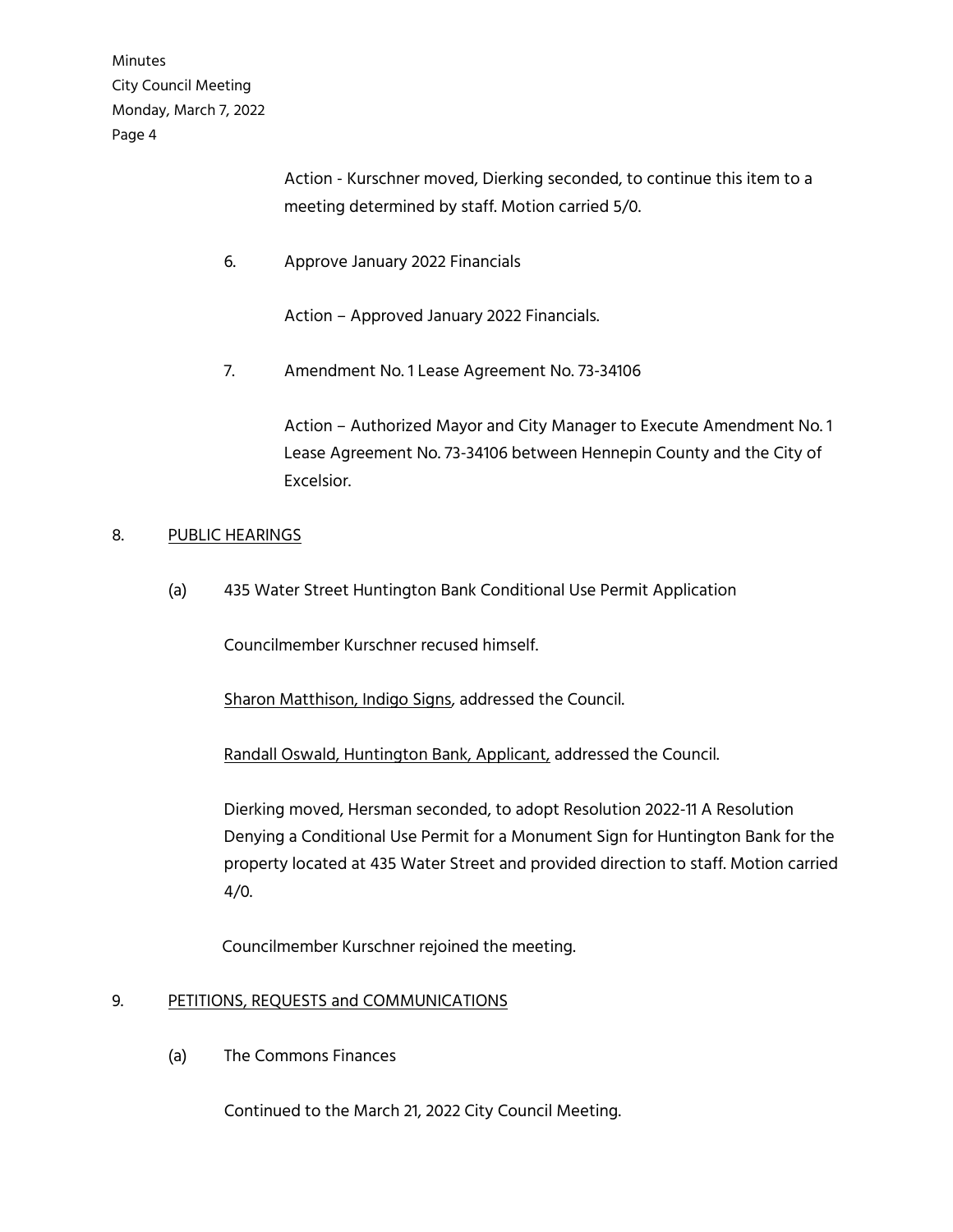### 10. ORDINANCES and RESOLUTIONS

(a) Commercial District Ordinance Amendment – Second Reading

CJ Deike, 6800 France Avenue, Edina Realty, addressed the Council.

Mayor Carlson read into the record that letters were received by Sheila Rossebo, Timothy Bug, Caroline Anderson, Mary Beattie, Helen Heiland, Mary Beth Burgstahler, Peter Coyle, Brady Wasom, and Brett Herman in opposition of changes to the Commercial District Ordinance.

Caron moved, Hersman seconded, to waive the second reading and Adopt Ordinance No. 625 An Ordinance Amending the Zoning Ordinance, Appendix E, of the Excelsior City Code by Striking Articles 50-55 and Adding Article 50 – Commercial Districts, and Amending Articles 2, 13, 19, 24, 40, and Chapter 10, Article XII regarding Commercial Districts, and Adopt Summary Resolution 2022-03 Resolution Approving Publication of Ordinance No. 625 By Summary and Title. Councilmember Kurschner voted no. Motion carried 4/1.

Caron moved, Kurschner seconded, to provide staff with direction to bring back to the Council discussion regarding height, a hotel adjacencies and setbacks and design standards for the balance of the commercial zones. Motion carried 5/0.

# 11. REPORTS of OFFICERS, BOARDS, and COMMITTEES

(a) None

# 12. UNFINISHED BUSINESS

(a) None

# 13. NEW BUSINESS

(a) Rotary Sign Request

The Council provided direction to staff.